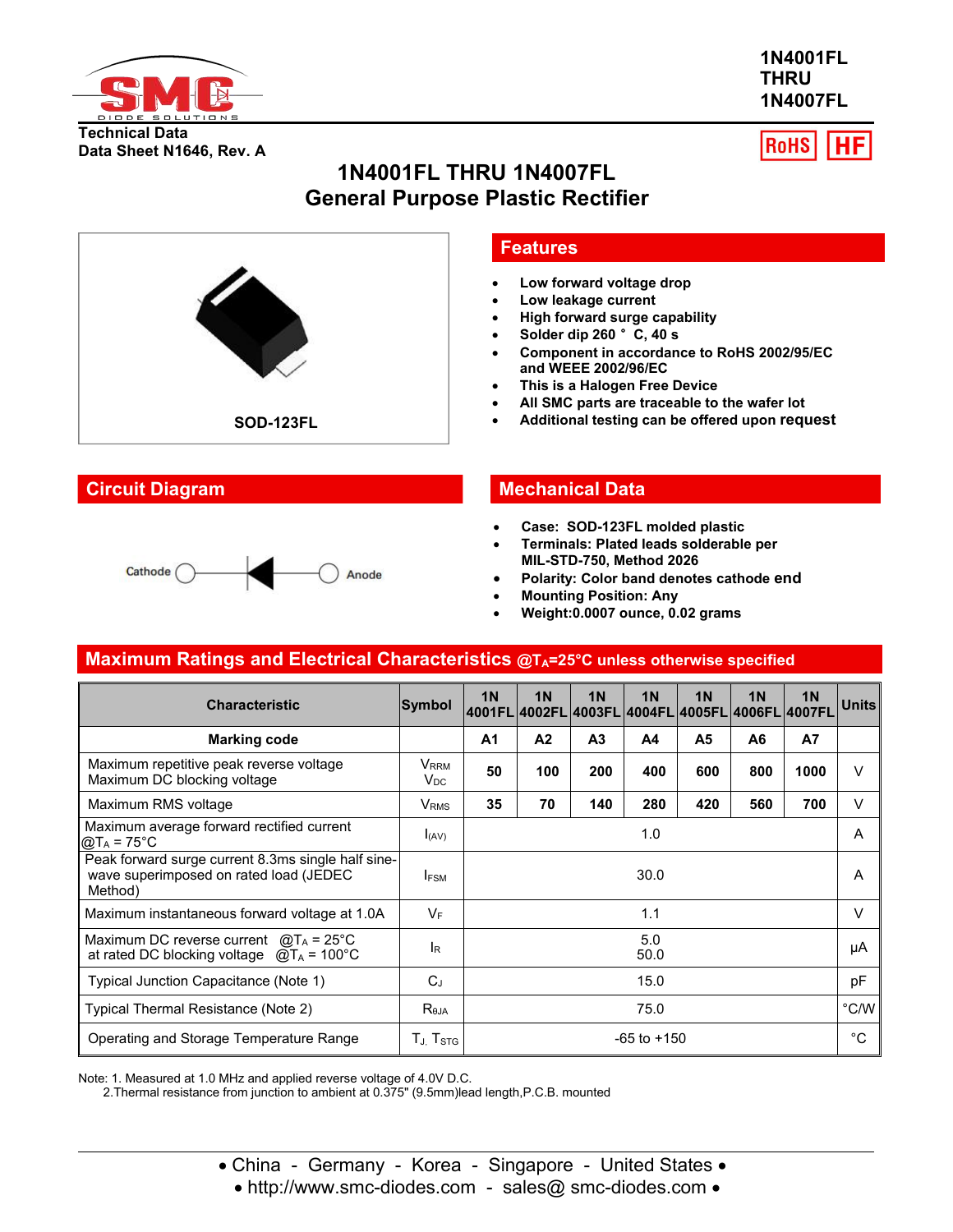

**1N4001FL THRU 1N4007FL**



## **Ratings and Characteristics Curves**

### FIG. 1- FORWARD CURRENT DERATING CURVE



#### FIG. 3-TYPICAL INSTANTANEOUS FORWARD **CHARACTERISTICS**



#### FIG. 2-MAXIMUM NON-REPETITIVE PEAK FORWARD **SURGE CURRENT**



### FIG. 4-TYPICAL REVERSE CHARACTERISTICS



• http://www.smc-diodes.com - sales@ smc-diodes.com •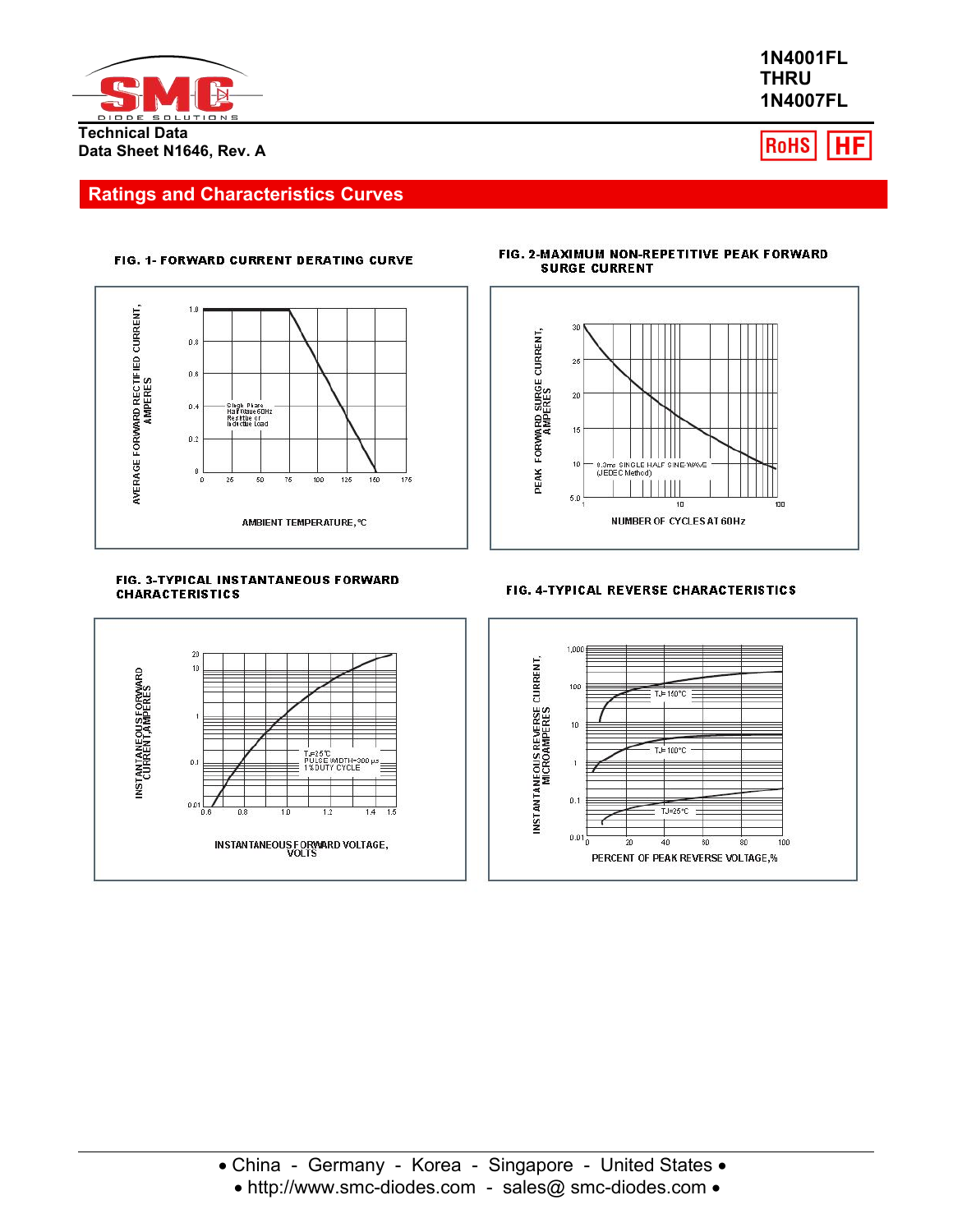

## **1N4001FL THRU 1N4007FL**

RoHS |HF

# **Mechanical Dimensions SOD-123FL(Inches/Millimeters)**





|                |       |               | <b>DIMENSIONS</b> |      |      |
|----------------|-------|---------------|-------------------|------|------|
|                |       | <b>INCHES</b> |                   | MM   |      |
| DIM            | MIN   | MAX           | MIN               | MAX  | NOTE |
| A              | 0.140 | 0.152         | 3.55              | 3.85 |      |
| B              | 0.102 | 0.114         | 2.60              | 2.90 |      |
| $\overline{C}$ | 0.069 | 0.077         | 1.75              | 1.95 |      |
| D              | 0.047 | 0.055         | 1.20              | 1.40 |      |
| Ε              | 0.028 | 0.047         | 0.70              | 1.20 |      |
| G              | 0.010 |               | 0.25              |      |      |

# **Ordering Information Marking Diagram**

| l Device                     | Package   | <b>Shipping</b> |
|------------------------------|-----------|-----------------|
| 1N4001FL<br>THRU<br>1N4007FL | SOD-123FL | 3000pcs / reel  |

For information on tape and reel specifications, including part orientation and tape sizes, please refer to our tape and reel packaging specification.

## **Carrier Tape Specification SOD-123FL**





A1 = Marking Code

| <b>SYMBOL</b>  | <b>Millimeters</b> |      |  |  |  |  |
|----------------|--------------------|------|--|--|--|--|
|                | Min.               | Max. |  |  |  |  |
| A              | 1.95               | 2.15 |  |  |  |  |
| в              | 3.85               | 4.05 |  |  |  |  |
| С              | 1.35               | 1.55 |  |  |  |  |
| d              | 1.50               | 1.60 |  |  |  |  |
| E.             | 1.65               | 1.85 |  |  |  |  |
| F              | 3.40               | 3.60 |  |  |  |  |
| Р              | 3.90               | 4.10 |  |  |  |  |
| P <sub>0</sub> | 3.90               | 4.10 |  |  |  |  |
| P1             | 1.90               | 2.10 |  |  |  |  |
| W              | 7.90               | 8.30 |  |  |  |  |